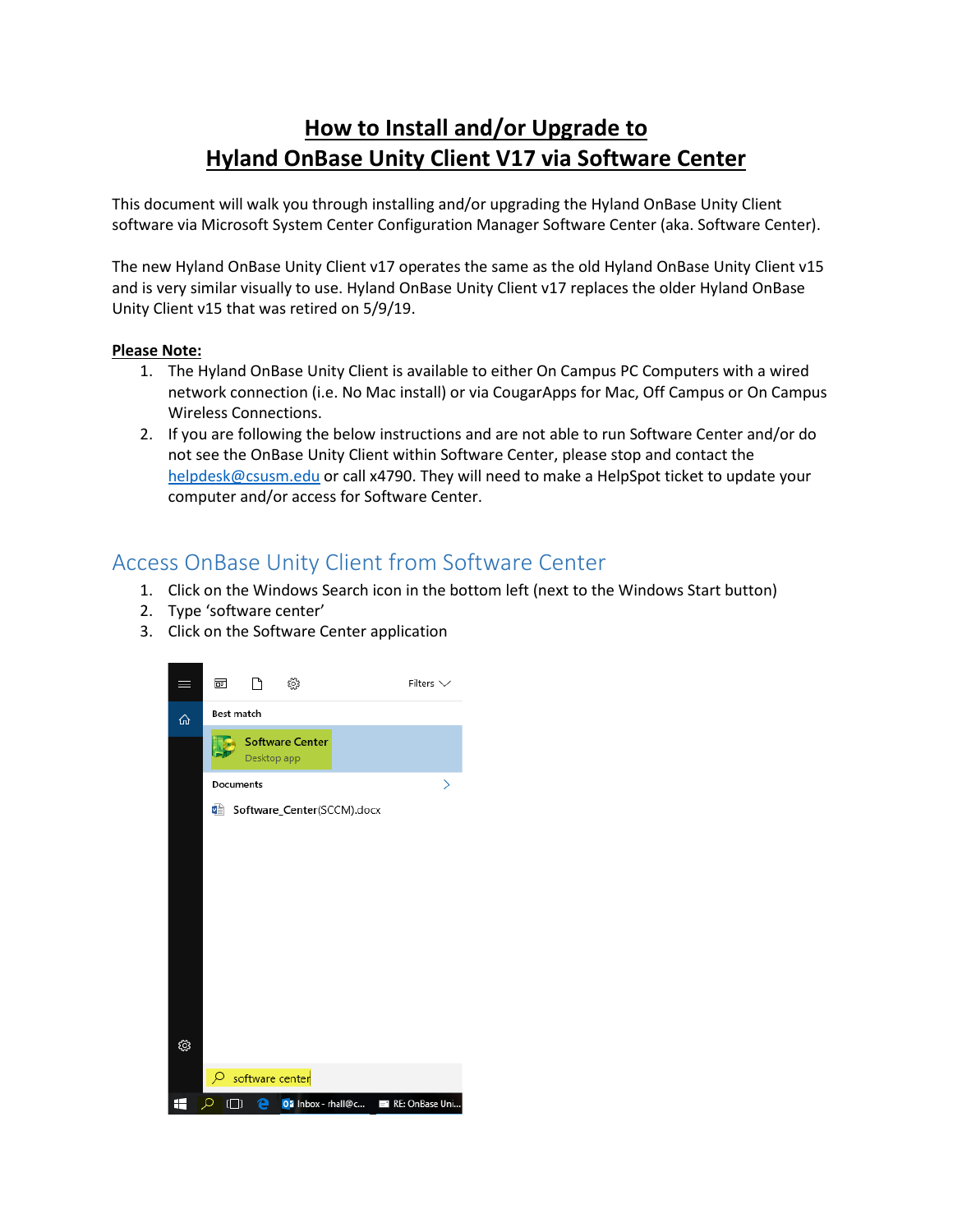\*\*If you are not able to run Software Center and/or do not see the OnBase Unity Client with Software Center, please stop and contact the [helpdesk@csusm.edu](mailto:helpdesk@csusm.edu) or call x4790. They will need to make a HelpSpot ticket to update your computer and/or access for Software Center.

- 4. Type 'onbase' in the Search box in the top right
- 5. Click on the Hyland OnBase Unity Client V17 icon

| р<br><b>Software Center</b>            |                                                                                               | □      | $\times$ |
|----------------------------------------|-----------------------------------------------------------------------------------------------|--------|----------|
| <b>CSUSM</b>                           | Instructional & Information Technology Services                                               |        |          |
| <b>Applications</b><br>$\vert 1 \vert$ | All<br>Required                                                                               | onbase | ×        |
| $C$ Updates                            | Filter: All<br>Most recent<br>Sort by:<br>$\overline{\phantom{a}}$<br>$\overline{\mathbf{v}}$ | 須 狂 田  |          |
| <b>品 Operating Systems</b>             |                                                                                               |        |          |
| Installation status                    |                                                                                               |        |          |
| 5 Device compliance                    |                                                                                               |        |          |
| <b><math>\Phi</math></b> Options       | <b>OnBase</b><br><b>Hyland OnBase</b>                                                         |        |          |
|                                        | Unity Client V17<br>Hyland<br>17                                                              |        |          |

6. The screen will change to the installation screen. Click the 'Install' button.

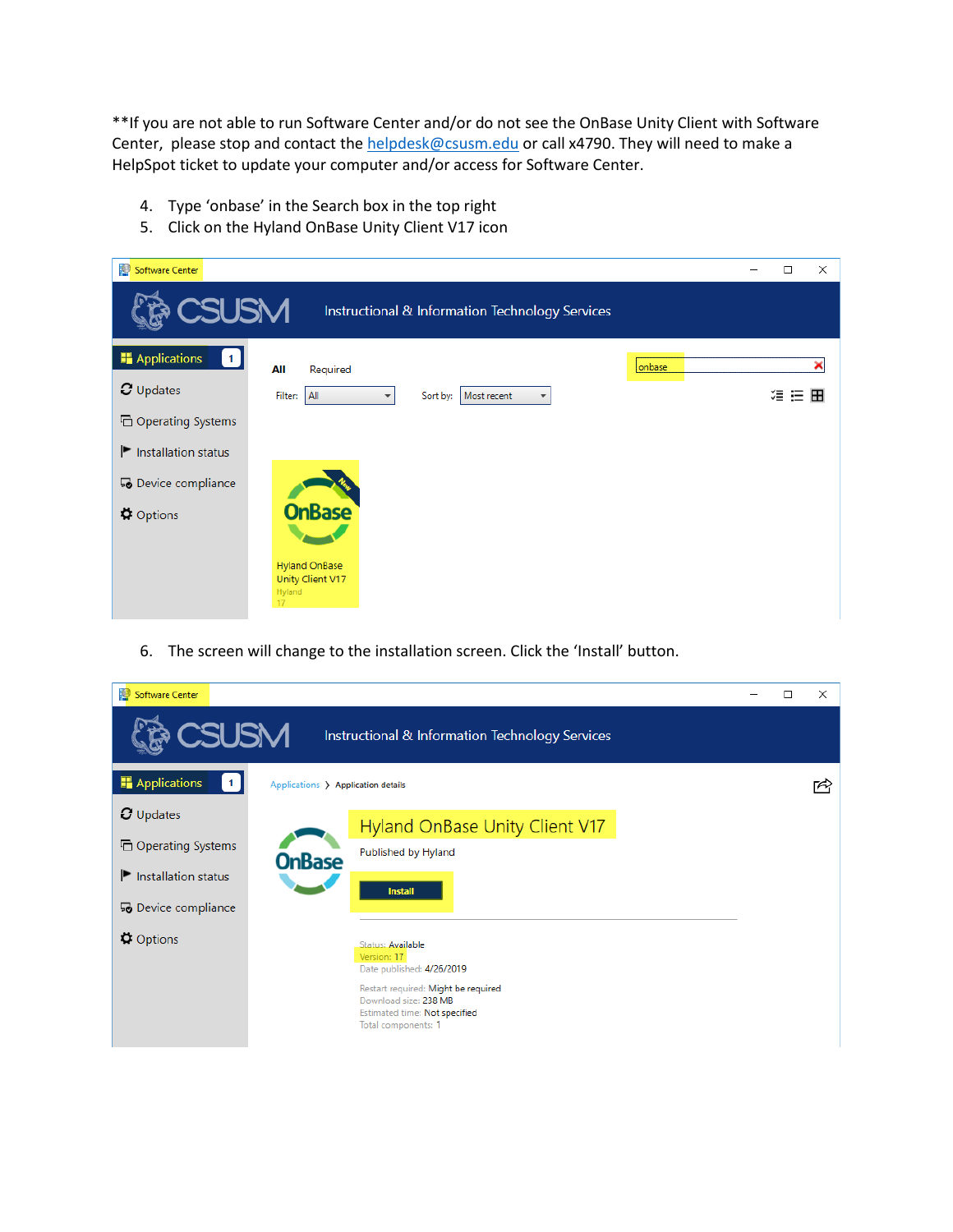- 7. Please wait a minute or two for the install to complete.
	- a. To confirm the installation is complete:
		- i. Click the 'Installation status' tab to the left
		- ii. Type 'onbase' in the search box at the top right
		- iii. You should see Hyland OnBase Unity Client V17
		- iv. The right column is 'Status' and should say 'Installed'
		- v. Close the Software Center window after the Hyland OnBase Unity Client V17 has been installed.

| P<br><b>Software Center</b>      |                                                          |                                |                                                 |                                       |               | $\times$ |
|----------------------------------|----------------------------------------------------------|--------------------------------|-------------------------------------------------|---------------------------------------|---------------|----------|
| CSUSM                            |                                                          |                                | Instructional & Information Technology Services |                                       |               |          |
| Applications                     | All                                                      | Upcoming                       |                                                 | onbase                                |               | ×        |
| $C$ Updates                      | Application name: A to Z ▼<br>Filter:<br>All<br>Sort by: |                                |                                                 | Open the Application Catalog web site |               |          |
| <b>h</b> Operating Systems       |                                                          | <b>Name</b>                    | <b>Publisher</b>                                | <b>Install date</b>                   | <b>Status</b> |          |
| Installation status              | <b>OnBase</b>                                            | Hyland OnBase Unity Client V17 | Hyland                                          | 4/29/2019                             | Installed     |          |
| 5 Device compliance              |                                                          |                                |                                                 |                                       |               |          |
| $\mathbf{\ddot{\Omega}}$ Options |                                                          |                                |                                                 |                                       |               |          |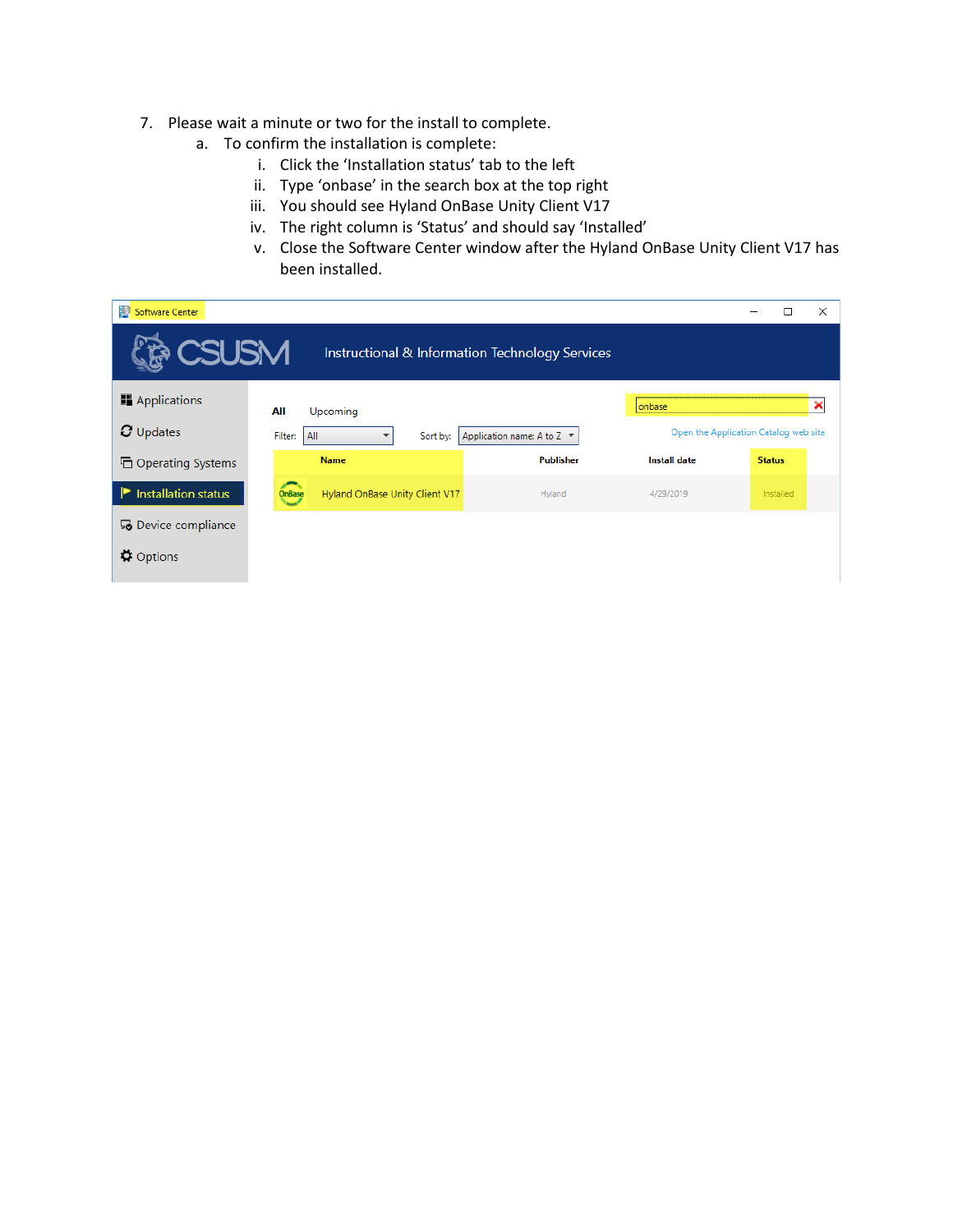## Starting OnBase Unity Client

- 1. You can start the OnBase Unity Client a couple of ways:
	- a. By the OnBase Unity Client shortcut on your desktop



- b. By using Windows Search
	- i. Clicking on the search icon in the bottom left (next to the Windows Start button)
	- ii. Type 'unity'
	- iii. Click the OnBase Unity Client application